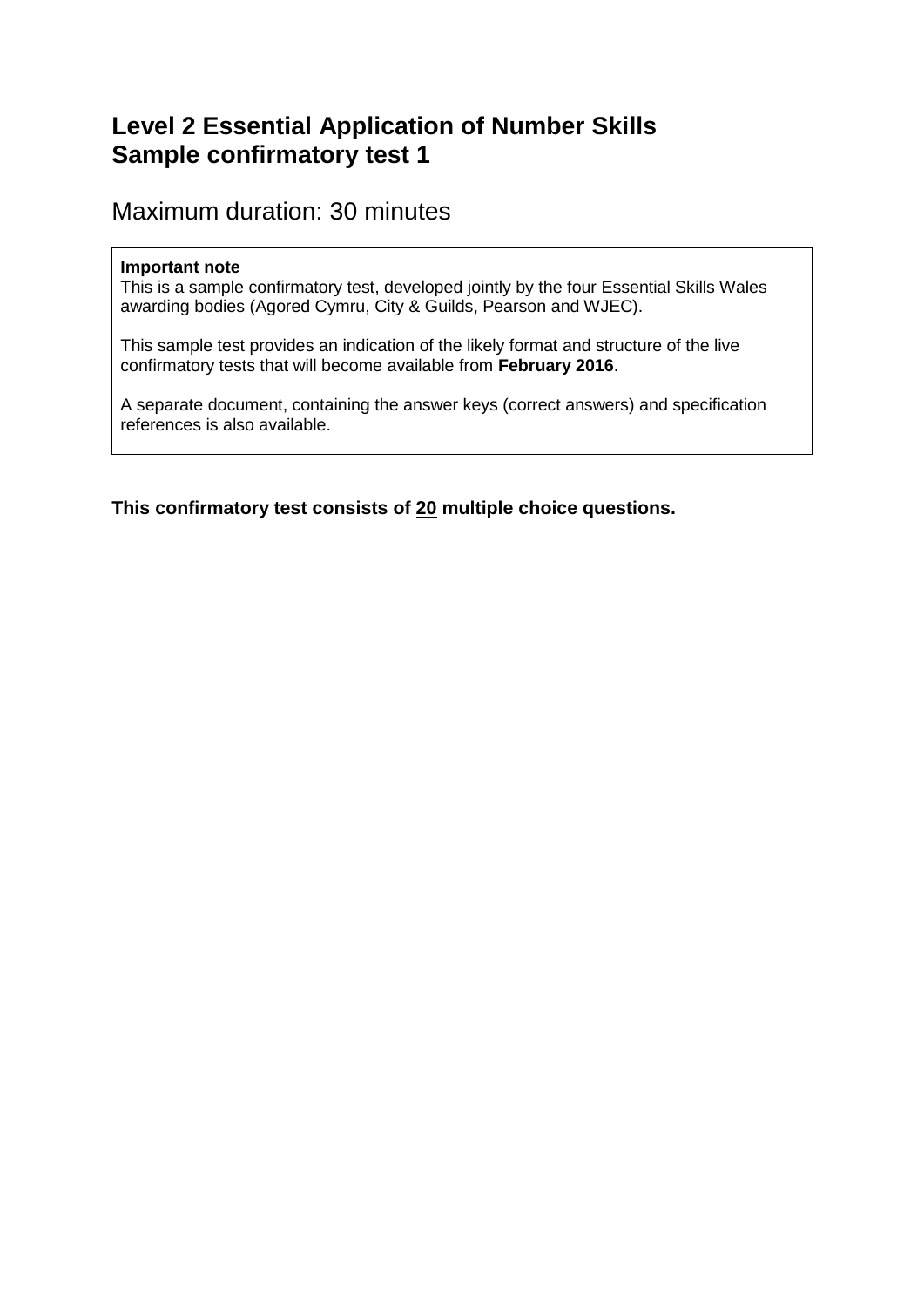# **Questions 1 to 6 are about mobile phones.**

| <b>Phone</b>   | <b>Screen size</b><br>(inches) | <b>Memory</b><br>(Gb) | <b>Processor</b><br>speed (GHz) | <b>Memory</b><br>card slot? | <b>Weight</b><br>(g) |
|----------------|--------------------------------|-----------------------|---------------------------------|-----------------------------|----------------------|
| C <sub>6</sub> | 5.4                            | 3                     | 1.5                             |                             | 153                  |
| E <sub>9</sub> | 5.5                            | $\overline{2}$        | 1.6                             |                             | 147                  |
| F <sub>1</sub> | 5.2                            | $\mathcal{P}$         | 1.6                             | $\boldsymbol{\times}$       | 160                  |
| M42            | 4.7                            | $\overline{2}$        | 1.4                             |                             | 136                  |
| P <sub>5</sub> | 5.1                            | 3                     | 1.8                             |                             | 175                  |
| X87            | 5.0                            |                       | 1.5                             | $\boldsymbol{\mathsf{x}}$   | 152                  |

1 The table shows mobile phone options.

The customer's old phone has:

- a 5.0 inch screen
- 2Gb memory
- a weight of 158 grams.

Their new phone must have a **larger** screen, **more** memory and a **lower** weight.

Which phone should they choose? (1)

| $\cdot$ $\cdot$ | ~~<br>◡               |  |
|-----------------|-----------------------|--|
| D<br>Þ          | -^                    |  |
|                 | n-                    |  |
|                 | $\sqrt{2}$<br>, , , , |  |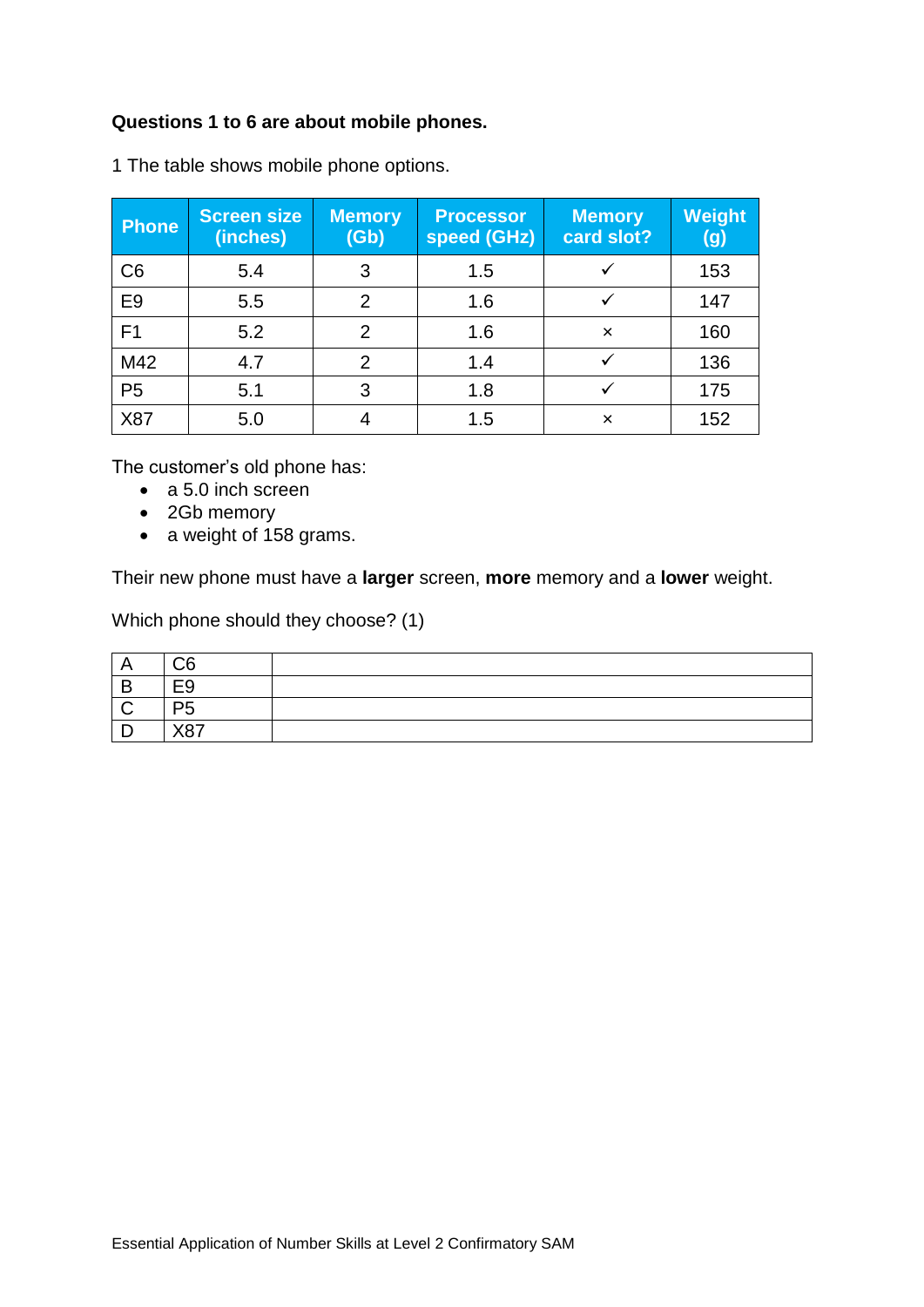2 The table shows the cost of 24 month phone contracts.

| 24 month phone contracts |                |                        |  |
|--------------------------|----------------|------------------------|--|
| <b>Contract</b>          | <b>Handset</b> | <b>Monthly payment</b> |  |
| Gold                     |                | 30                     |  |
| Silver                   | 200            | 15                     |  |

To compare the contracts, work out the total cost of the handset and the 24 monthly payments.

What is the difference between the total cost of the Gold Contract and the total cost of the Silver Contract? (1)

| A            | £160 |  |
|--------------|------|--|
| B            | £164 |  |
| $\mathsf{C}$ | £180 |  |
| ┍<br>┕       | £184 |  |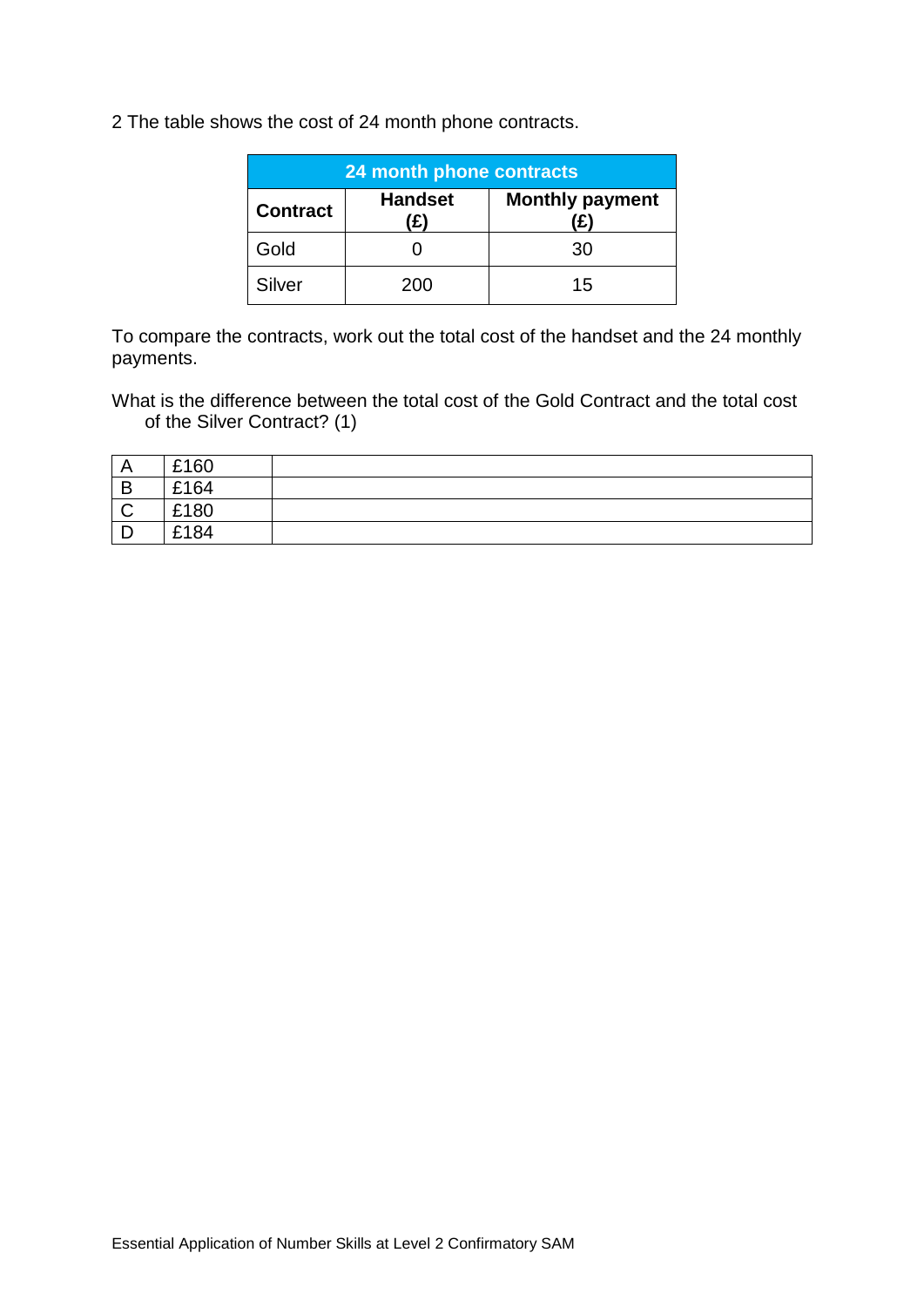3 The table shows the amount of mobile data used over six months by one customer.

| <b>Month</b>              | Jan | <b>Feb</b> | <b>Mar</b> | <b>Apr</b> | <b>May</b> | Jun |
|---------------------------|-----|------------|------------|------------|------------|-----|
| <sup>'</sup> Data<br>(Mb) | 640 | 870        | 640        | 960        | 760        | 390 |

With their old phone the customer used an average of 420 Mb of mobile data over six months.

How much more data did they use on average with their new phone? (1)

|             | 150 Mb |  |
|-------------|--------|--|
| B           | 220 Mb |  |
| $\sim$<br>ັ | 280 Mb |  |
|             | 290 Mb |  |

4 The customer says that the amount of mobile data used does not vary much.

| <b>Month</b> | Jan | Feb | Mar' | <b>Apr</b> | Mav | Uun, |
|--------------|-----|-----|------|------------|-----|------|
| Data<br>(Mb) | 640 | 870 | 640  | 960        | 760 | 390  |

What is the range of the amounts of mobile data used over six months? (1)

|             | 250 Mb |  |
|-------------|--------|--|
| B           | 570 Mb |  |
| $\sim$<br>ັ | 640 Mb |  |
|             | 960 Mb |  |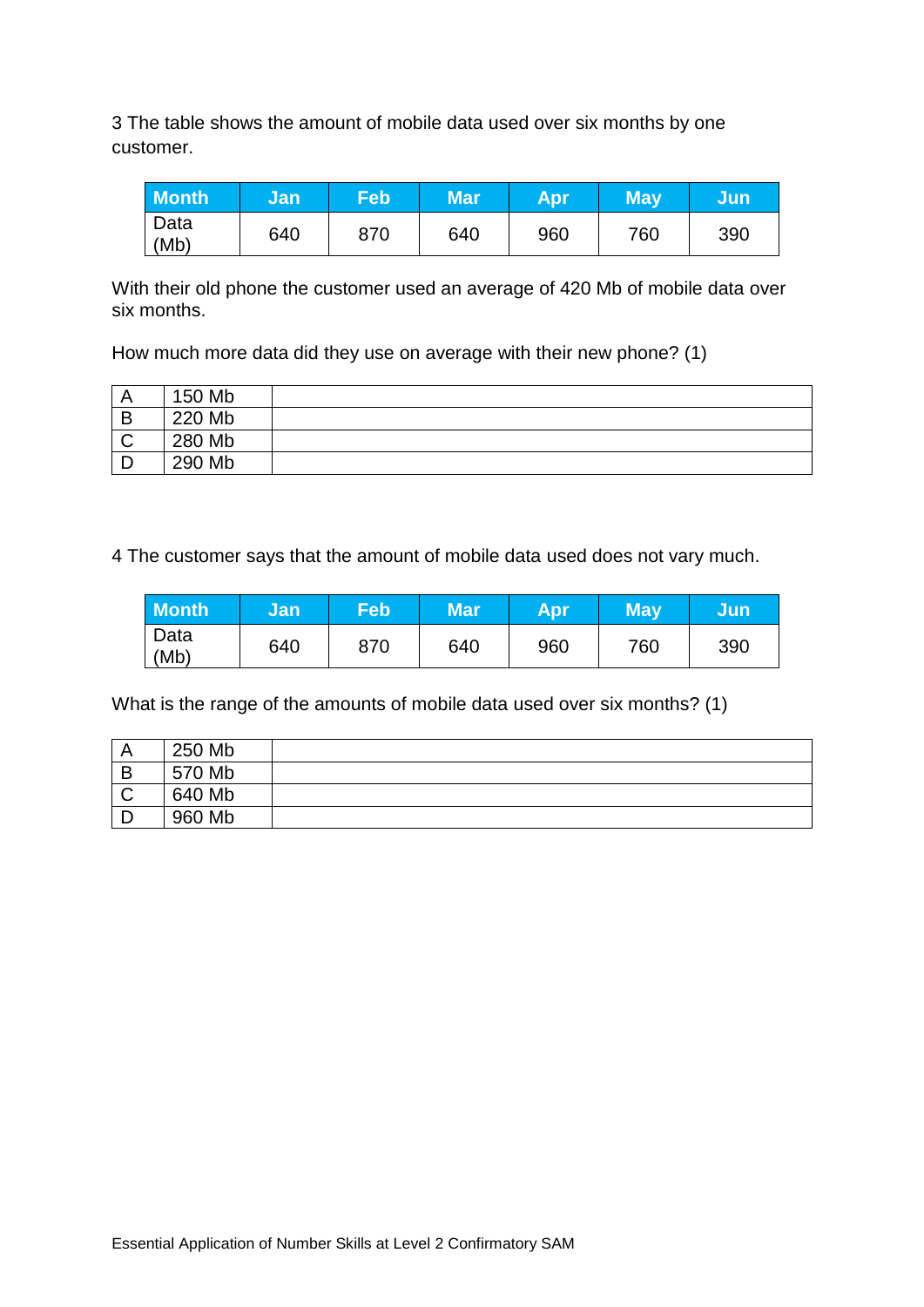5 This information is from the customer's mobile phone statement for last month.

| <b>Type of call</b>                                                                                         | <b>Number of</b><br><b>calls</b> | <b>Total length of</b><br>calls (minutes) |
|-------------------------------------------------------------------------------------------------------------|----------------------------------|-------------------------------------------|
| Calls to your favourite number                                                                              | 24                               | 106                                       |
| Other UK calls                                                                                              | 36                               | 224                                       |
| <b>Premium line calls</b>                                                                                   | 0                                | O                                         |
| International calls                                                                                         |                                  | 0                                         |
| Your contract includes, per month:<br>250 minutes: free calls<br>Any calls over 250 minutes: 25p per minute |                                  |                                           |

What fraction of the total number of calls are to their favourite number? (1)

| $\overline{A}$ | $\frac{2}{5}$        |  |
|----------------|----------------------|--|
| B              | $rac{2}{3}$          |  |
| $\mathsf{C}$   | $\frac{3}{5}$        |  |
| D              | 1<br>$\overline{60}$ |  |

**6** How much should they pay for the calls made last month? (1)

| <b>Type of call</b>                                                                                          | <b>Number of</b><br><b>calls</b> | <b>Total length of</b><br>calls (minutes) |
|--------------------------------------------------------------------------------------------------------------|----------------------------------|-------------------------------------------|
| Calls to your favourite number                                                                               | 24                               | 106                                       |
| Other UK calls                                                                                               | 36                               | 224                                       |
| <b>Premium line calls</b>                                                                                    | 0                                | $\Omega$                                  |
| International calls                                                                                          |                                  |                                           |
| Your contract includes, per month:<br>250 minutes:  free calls<br>Any calls over 250 minutes: 25p per minute |                                  |                                           |

| A              | £2.00  |  |
|----------------|--------|--|
| $\overline{B}$ | £5.60  |  |
| $\mathsf C$    | £17.50 |  |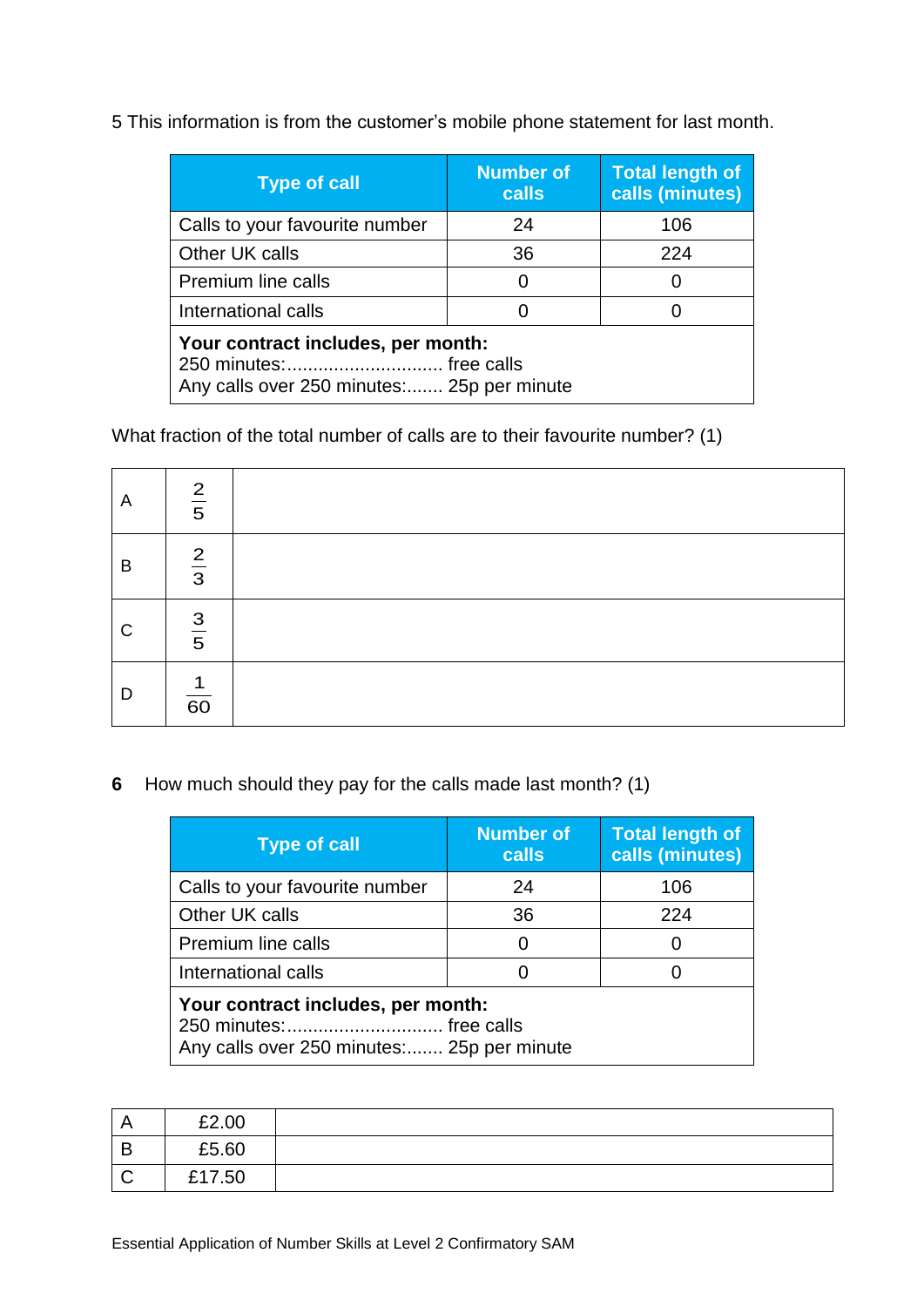| £20.00 |  |  |  |  |  |  |  |
|--------|--|--|--|--|--|--|--|
|--------|--|--|--|--|--|--|--|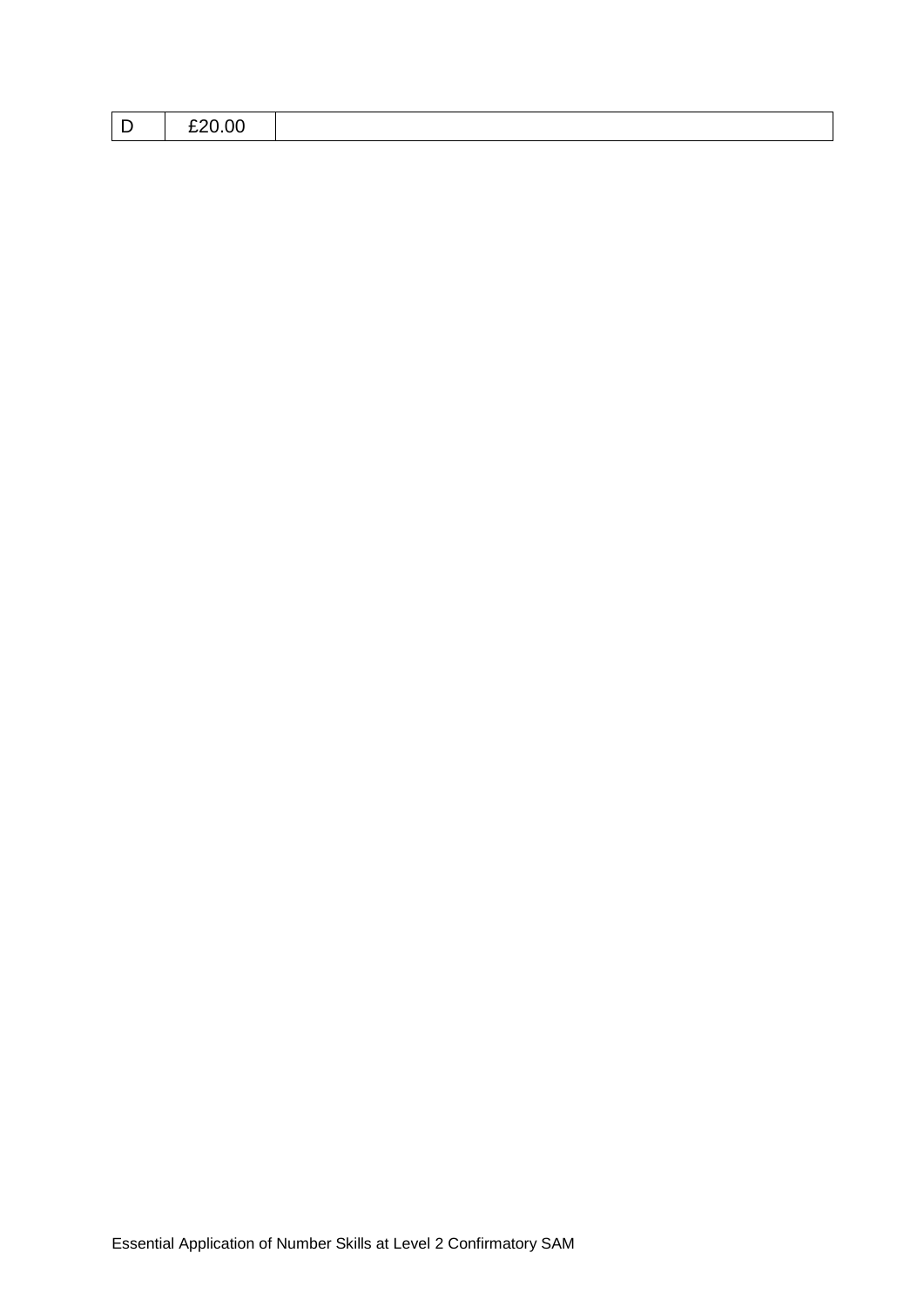#### **Questions 7 to 11 are about van hire.**

7 The cost of hiring a van is £60 per day plus 20% VAT.

What is the total cost of hiring the van for a day including VAT? (1)

|        | £63 |  |
|--------|-----|--|
| B      | £65 |  |
| $\sim$ | £72 |  |
|        | £80 |  |

8 A customer wants to hire a van with driver to make a delivery.

This is the formula to work out the cost.

 $C = 0.5m + 20h$ 

where C is the total cost in pounds m is the distance of the journey in miles h is the time to load and unload the van in hours

The customer gives this information:

- distance, 60 miles
- loading and unloading time,  $2\frac{1}{2}$  hours

What is the total cost of the hire of the van with driver? (1)

| A            | £55  |  |
|--------------|------|--|
| B            | £80  |  |
| $\mathsf C$  | £83  |  |
| $\mathsf{D}$ | £100 |  |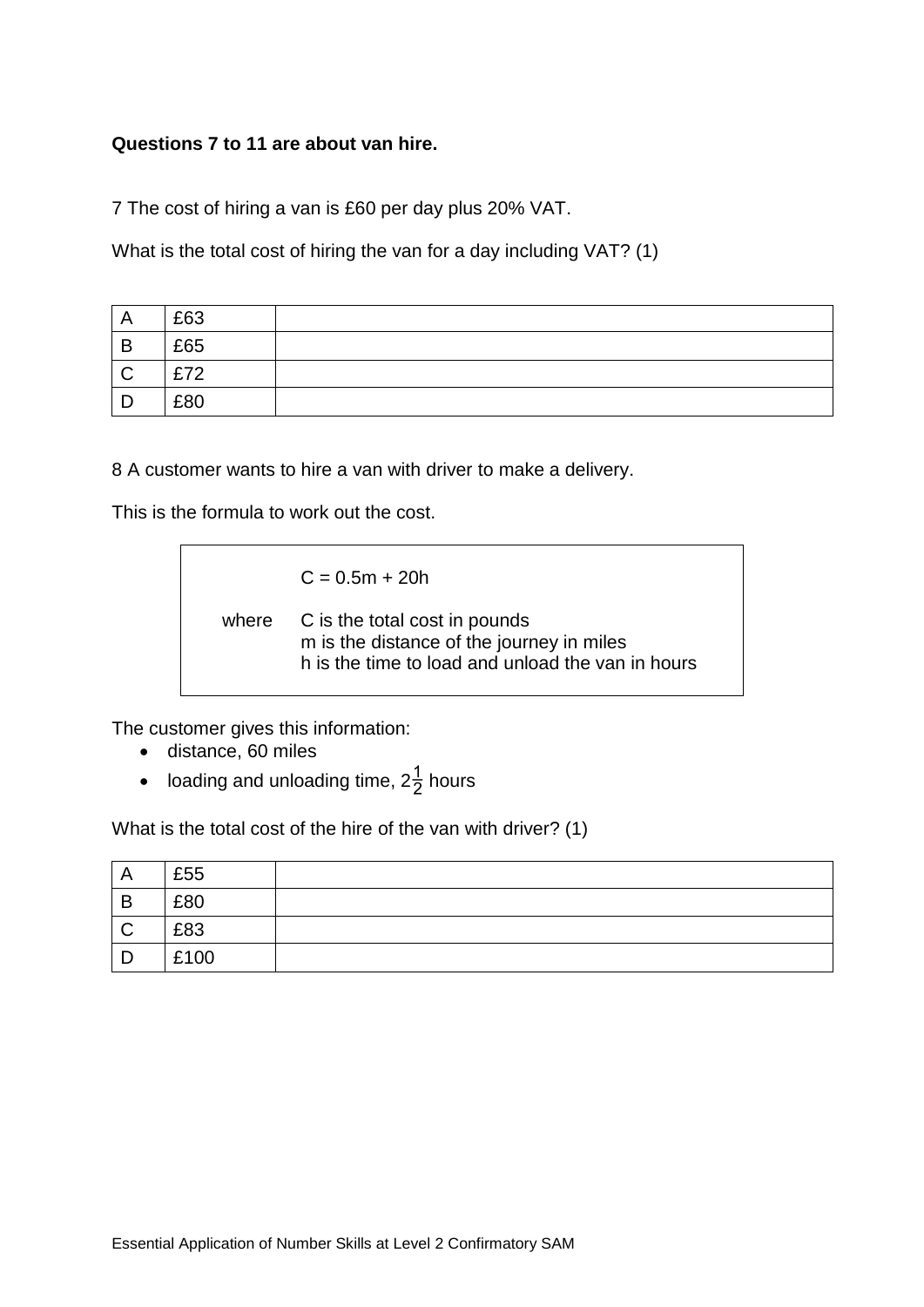9 To make the delivery, the driver allows:

- 1 hour 20 minutes total driving time
- $2\frac{1}{2}$  hours to load and unload the van
- 30 minutes for a break.

The driver must be back to the company offices by 6:00 pm.

What is the latest time the driver should start?

| A            | 1:40 pm   |  |
|--------------|-----------|--|
| B            | $2:00$ pm |  |
| $\mathsf{C}$ | $2:20$ pm |  |
| D            | 2:40 pm   |  |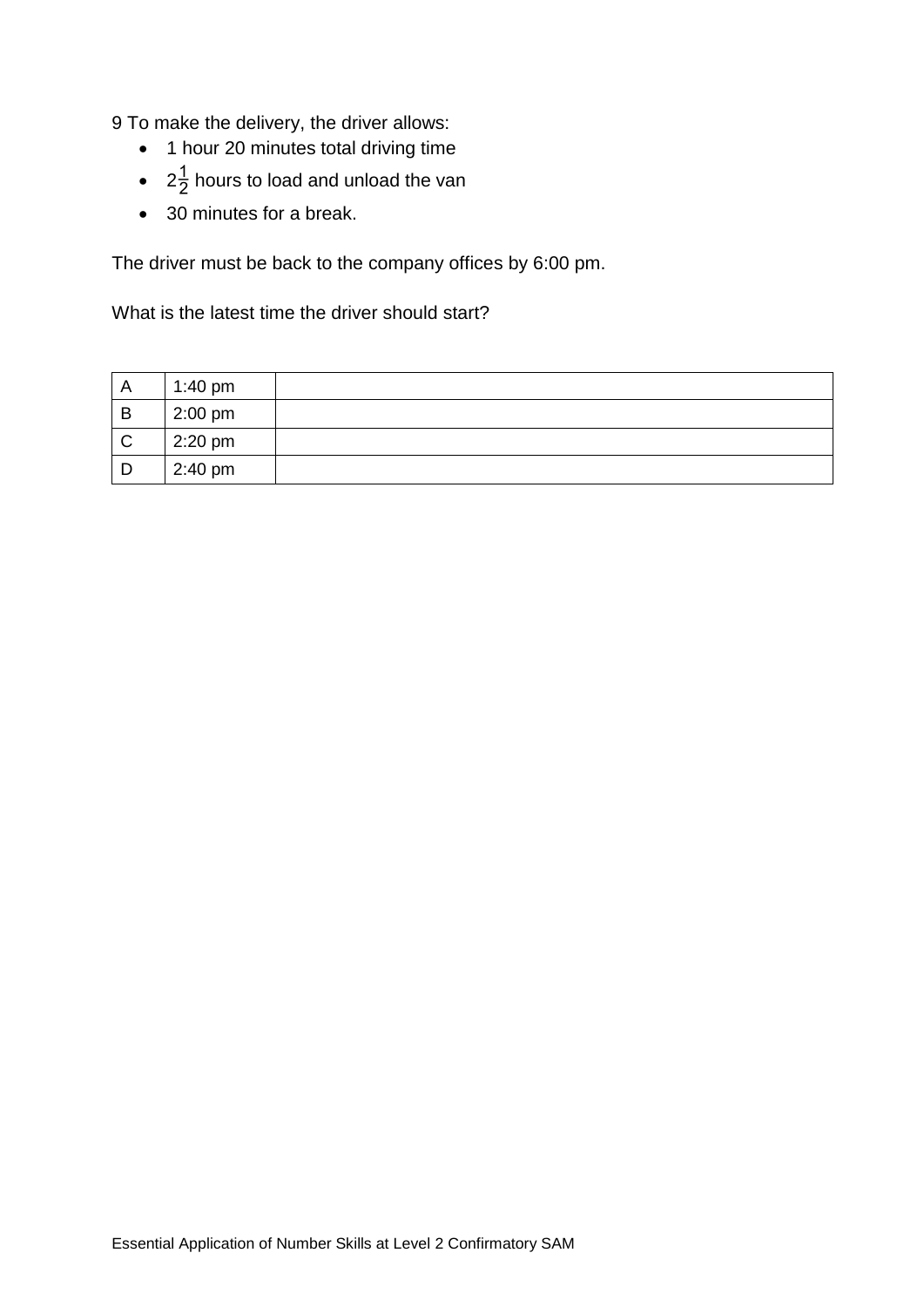

10 The bar chart shows how many days per month each van was hired out.

In July, for how many more days was the medium van hired out than the small van? (1)

| $\sqrt{ }$ | 3 days  |  |
|------------|---------|--|
| B          | 6 days  |  |
| C          | 10 days |  |
|            | 5 days  |  |

11 Between April and September

- the small van was hired for 120 days
- the large van was hired for 80 days.

What is the ratio of the number of days the small van was hired to the number of days the large van was hired? (1)

| A                       | 5:2 |  |
|-------------------------|-----|--|
| $\mathsf B$             | 3:2 |  |
| $\overline{\mathsf{C}}$ | 2:3 |  |
| D                       | 2:5 |  |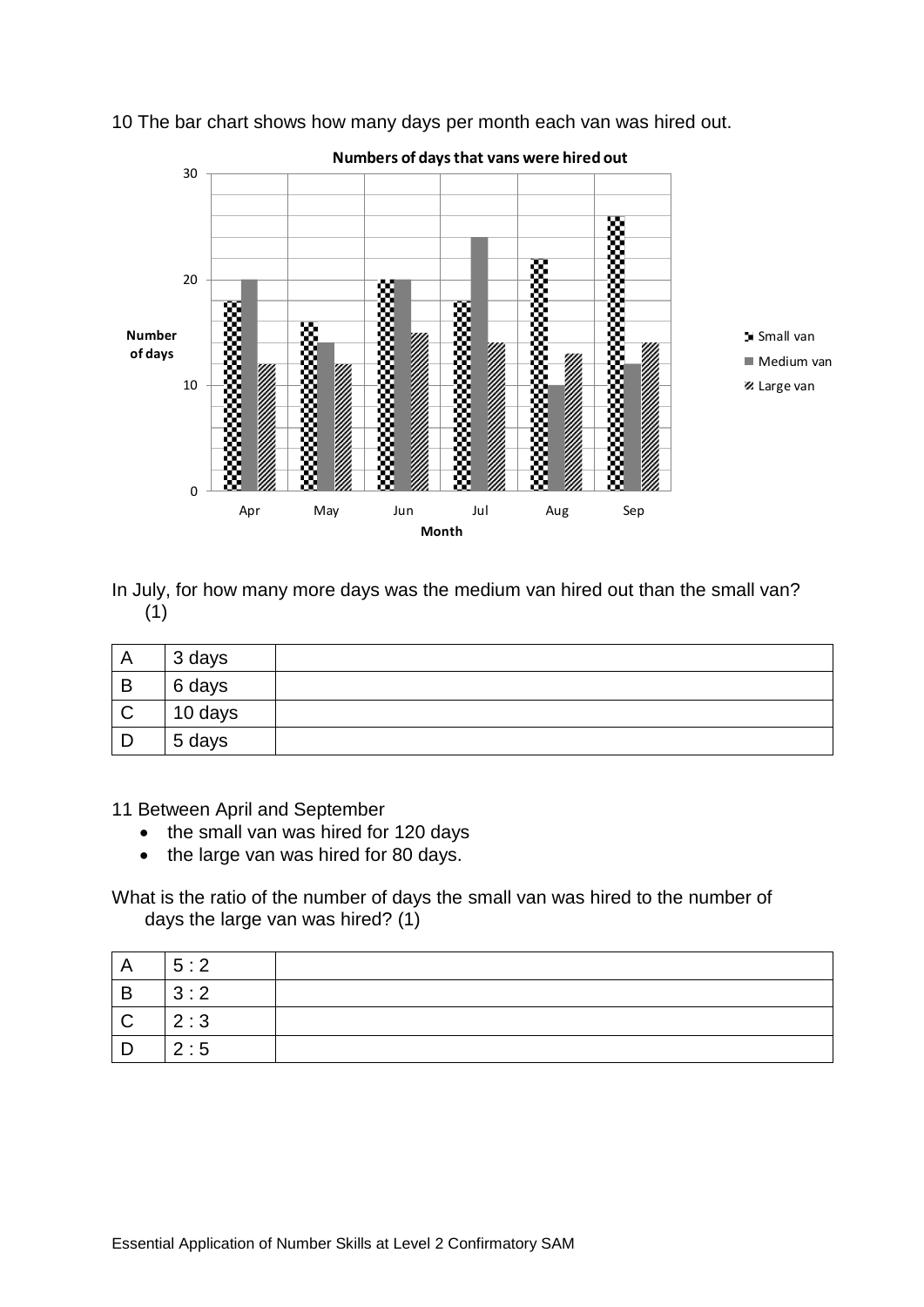# **Questions 12 to 15 are about a cookery competition.**

12 The cookery competition rules state:

'Your meal must use one ingredient from list A, one from list B and one from list C.'

| <b>List A</b> | <b>List B</b> | <b>List C</b>  |  |
|---------------|---------------|----------------|--|
| Chicken       | Spinach       | Pasta          |  |
| Lamb          | Celery        | Rice           |  |
|               | Aubergine     | <b>Noodles</b> |  |
|               |               | Couscous       |  |

How many different combinations of these ingredients are there? (1)

| A   | Y   |  |
|-----|-----|--|
| B   | 10  |  |
| - C | 14  |  |
| D   | -24 |  |

13 The recipe uses 300 grams of rice to make 4 servings.

How much rice should be used to make 6 servings? (1)

| A            | 150 g |  |
|--------------|-------|--|
| B            | 375 g |  |
| $\mathsf{C}$ | 450 g |  |
|              | 500 g |  |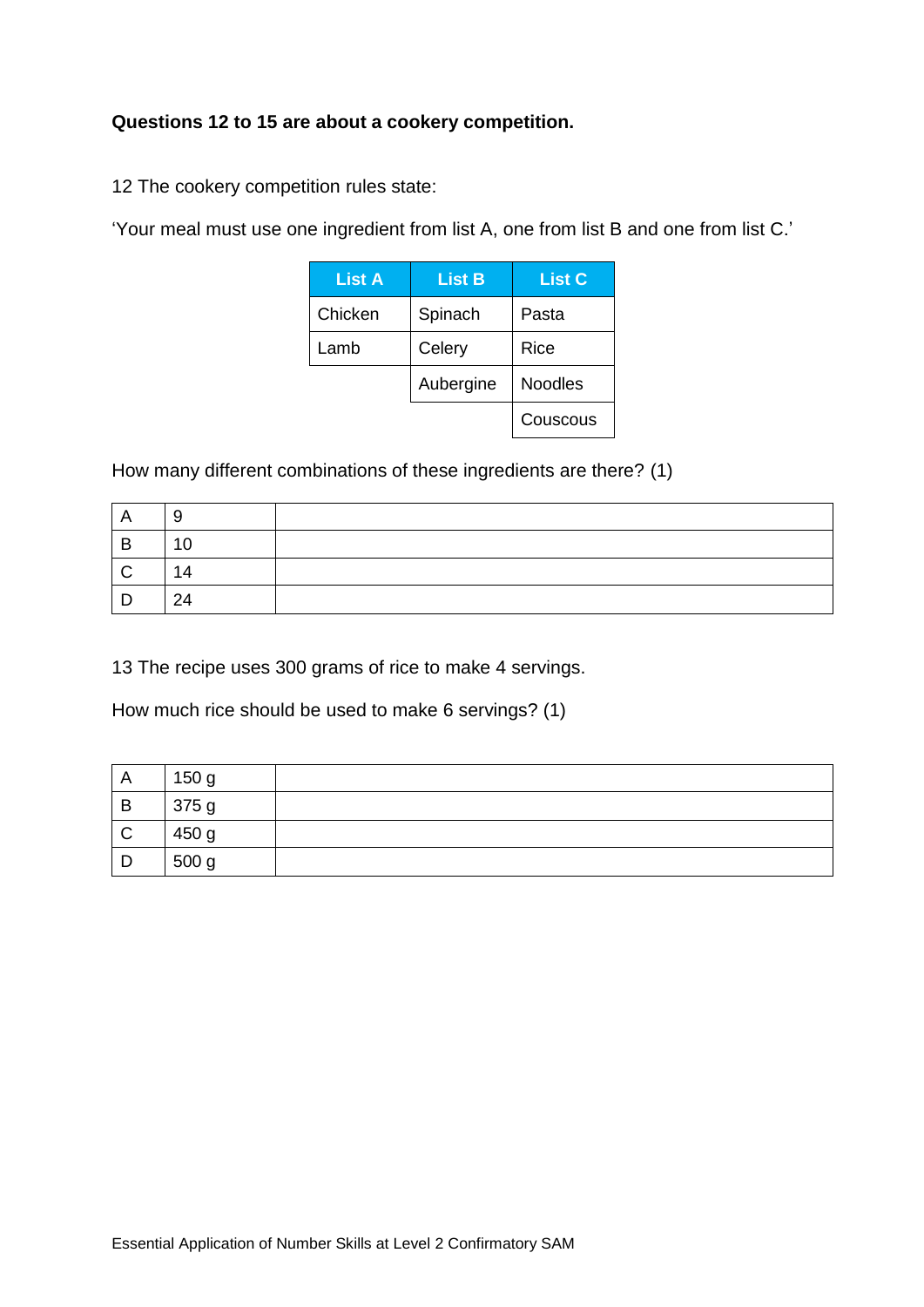14 This is the formula to work out how long to cook meat.

'The cooking time is 25 minutes for every 500 grams plus 25 minutes.'

The meat weighs 2.0 kg.

What is the cooking time for the meat? (1)

| A            | 54 minutes |  |
|--------------|------------|--|
| B            | 1 hour 15  |  |
|              | minutes    |  |
| $\mathsf{C}$ | 2 hours 5  |  |
|              | minutes    |  |
| D            | 3 hours 20 |  |
|              | minutes    |  |

15 There is some stock in a measuring jug.

150 ml of stock is needed to make a sauce.



How much more stock should be added? (1)

| A            | 90 ml |  |
|--------------|-------|--|
| B            | 70 ml |  |
| $\mathsf{C}$ | 60 ml |  |
| D            | 35 ml |  |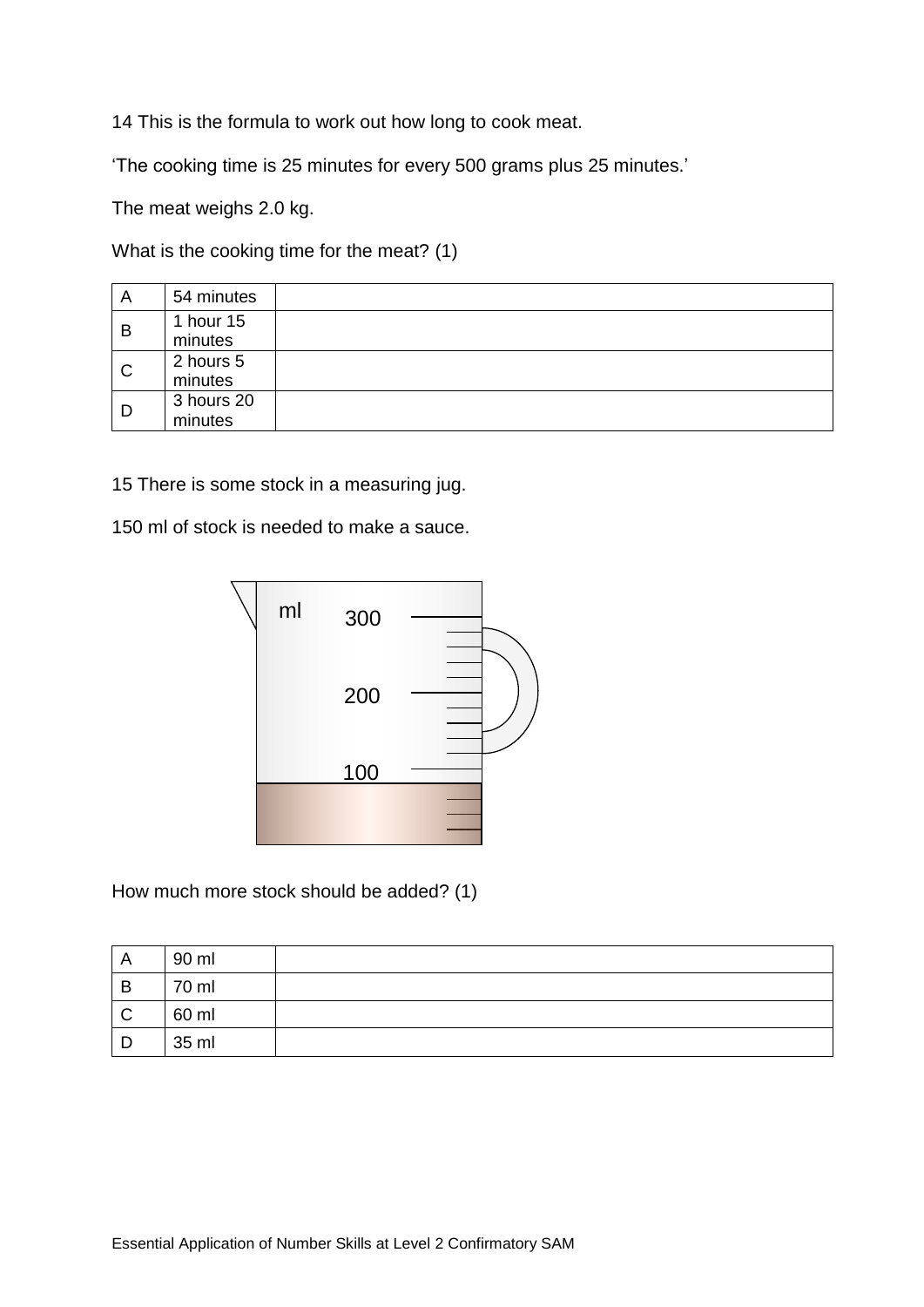### **Questions 16 to 20 are about a hair and nail salon.**

|                                      | Apr    | <b>May</b> | Jun      | Jul    | Aug      | <b>Sep</b> |
|--------------------------------------|--------|------------|----------|--------|----------|------------|
| Staff costs<br>(wages, pensions)     | £9200  | £9200      | £10000   | £9000  | £9000    | £10000     |
| Salon costs<br>(Rent, rates, energy) | £7000  | £7000      | £7500    | £8000  | £7100    | £7500      |
| Cost of products                     | £2000  | £2000      | £1000    | £2300  | £1000    | £2000      |
| Income                               | £20300 | £15000     | £16000   | £20000 | £15000   | £16300     |
| Profit or $loss(-)$                  | £2100  | $-E3200$   | $-E2500$ | £700   | $-E2100$ |            |

16 This is the latest statement of the costs and income for the salon.

What is the profit or loss for September? (1)

|              | £1k profit           |  |
|--------------|----------------------|--|
| B            | $\vert$ £1k loss     |  |
| $\mathsf{C}$ | $\vert$ £3.2k profit |  |
|              | £3.2k loss           |  |

17 The manager changes the salon opening times to attract more customers.

| <b>Old opening times</b>              | <b>New opening times</b>               |
|---------------------------------------|----------------------------------------|
| Monday  closed                        | Monday  closed                         |
| Tuesday to Friday  9:00 am to 5:00 pm | Tuesday to Friday  10:00 am to 7:00 pm |
| Saturday 9:00 am to 12:30 pm          | Saturday  9:00 am to 4:00 pm           |
| Sunday closed                         | Sunday  closed                         |

How many more hours a week is the salon open with the new opening times? (1)

| A            | $4\overline{2}$ hours                |  |
|--------------|--------------------------------------|--|
| B            | $6\frac{1}{2}$ hours                 |  |
| $\mathsf{C}$ | $\rightarrow$<br>$\frac{1}{2}$ hours |  |
| D            | $8\frac{1}{2}$ hours                 |  |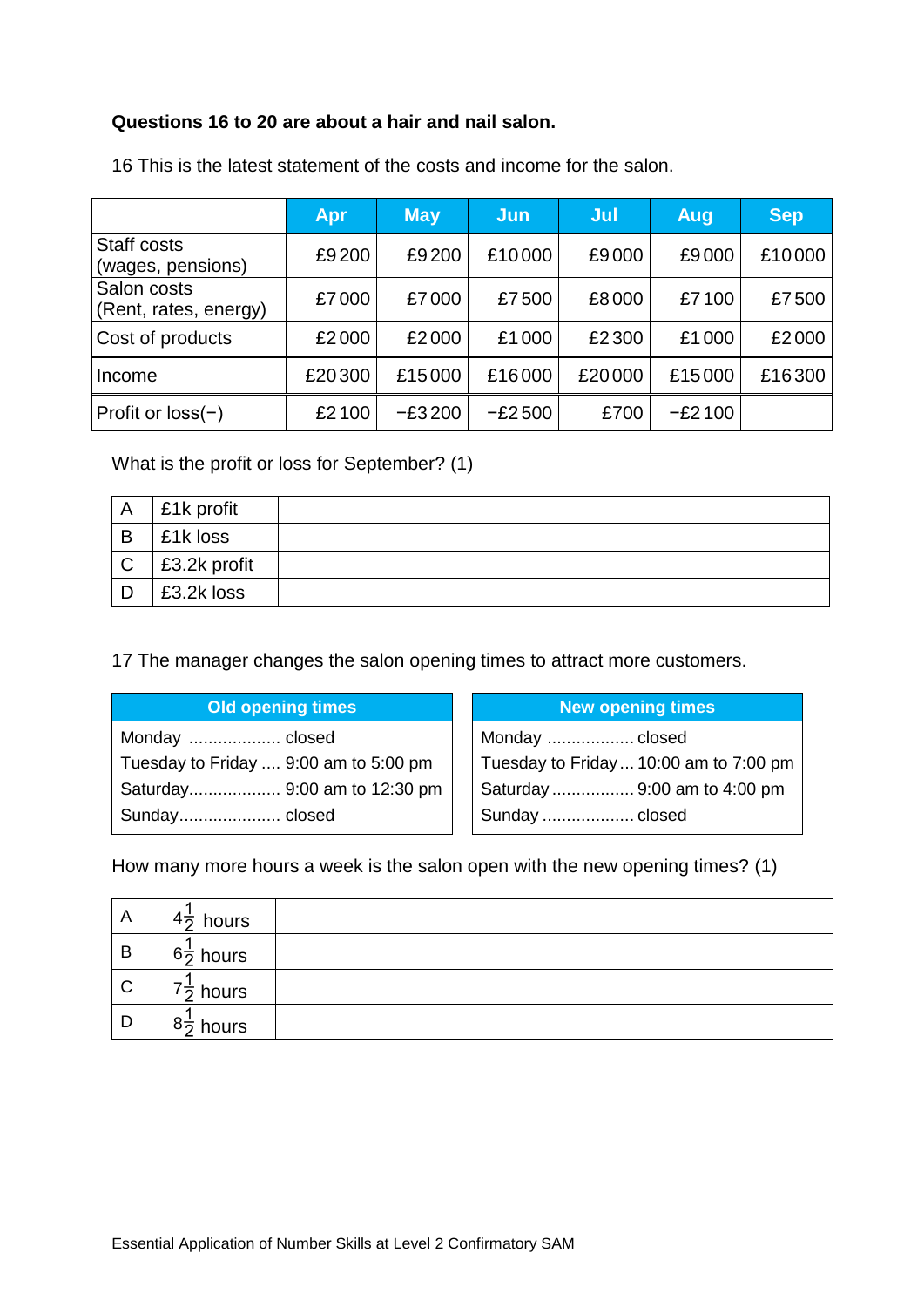18 The salon introduces a loyalty scheme.

Regular customers will receive a 5% discount.

Which fraction is the same as 5%? (1)

| $\overline{A}$ | 20       |  |
|----------------|----------|--|
| B              | 50       |  |
| <sub>C</sub>   | n        |  |
| D              | 5<br>1 O |  |

19 The salon advertises for a new stylist.

The pay is £7.50 per hour for 35 hours a week.

How much is the stylist paid each week? (1)

|   | £232.50 |  |
|---|---------|--|
| B | £245.50 |  |
|   | £252.50 |  |
|   | £262.50 |  |